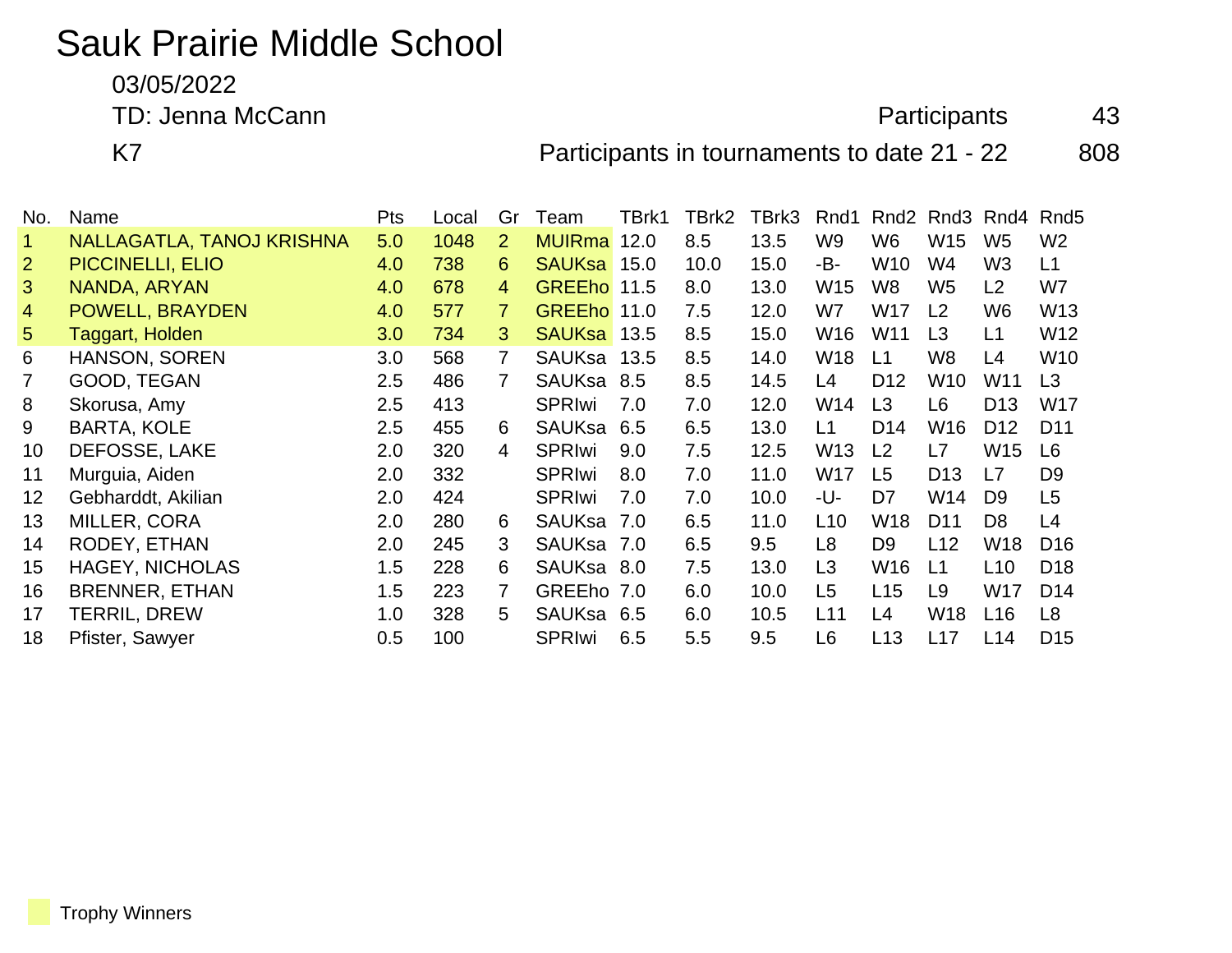## K12 Individual Standings

| No.            | Name                       | Pts | Local | Gr | Team               | TBrk1 | TBrk2 | TBrk3 | Rnd1            | Rnd <sub>2</sub> | Rnd3            | Rnd4            | Rnd <sub>5</sub> |
|----------------|----------------------------|-----|-------|----|--------------------|-------|-------|-------|-----------------|------------------|-----------------|-----------------|------------------|
| 1.             | <b>HOWARD, JOSEPH</b>      | 5.0 | 1305  | 10 | HOWARD11.5         |       | 8.0   | 12.0  | W24             | W <sub>9</sub>   | W10             | W16             | W <sub>6</sub>   |
| $\overline{2}$ | ROMANO-THOMPSON, ISAIAH    | 4.0 | 1104  | 8  | JACKba 12.5        |       | 9.0   | 15.5  | W <sub>11</sub> | L <sub>6</sub>   | W <sub>8</sub>  | W <sub>10</sub> | W <sub>13</sub>  |
| 3              | <b>ZECH, JEDRIC</b>        | 4.0 | 1198  | 8  | <b>JACKba</b>      | 12.0  | 8.5   | 13.5  | W18             | W15              | L <sub>6</sub>  | W11             | W7               |
| $\overline{4}$ | Yarlagapda, Nikhil         | 4.0 | 1167  | 11 | <b>SUNPhs</b> 11.5 |       | 8.0   | 13.5  | W <sub>17</sub> | L7               | <b>W15</b>      | W <sub>12</sub> | W <sub>9</sub>   |
| 5              | <b>HOWARD, PETER</b>       | 4.0 | 1014  | 12 | HOWARD9.5          |       | 6.0   | 10.0  | L7              | W25              | W21             | W <sub>15</sub> | W <sub>8</sub>   |
| 6              | SIVAKUMAR, NAVAJ           | 3.5 | 1291  | 10 | SUNPhs 16.5        |       | 11.5  | 17.5  | W <sub>21</sub> | W <sub>2</sub>   | W <sub>3</sub>  | D <sub>7</sub>  | L1               |
| $\overline{7}$ | FROSCH, JOE                | 3.5 | 1308  | 9  | SAUKsa 15.5        |       | 11.5  | 17.5  | W <sub>5</sub>  | W4               | W16             | D <sub>6</sub>  | L3               |
| 8              | SHAW, RANDY                | 3.0 | 810   | 10 | <b>SUNPhs</b>      | 12.5  | 8.5   | 13.0  | W14             | W19              | L2              | W23             | L5               |
| 9              | <b>ENNIS, MAXWELL</b>      | 3.0 | 895   | 10 | <b>DELLhi</b>      | 11.5  | 6.5   | 12.0  | W22             | L1               | W24             | W <sub>19</sub> | L4               |
| 10             | <b>JANOS, FILIP</b>        | 3.0 | 870   | 10 | <b>SUNPhs</b>      | 11.5  | 6.5   | 12.0  | W <sub>19</sub> | W <sub>23</sub>  | L1              | L2              | W22              |
| 11             | SRIKALOLAPU, NIKAR         | 3.0 | 889   | 11 | <b>SUNPhs</b>      | 10.5  | 6.5   | 11.0  | L2              | W18              | W <sub>22</sub> | L <sub>3</sub>  | W23              |
| 12             | Metz, Lucas                | 3.0 | 963   |    | Highla             | 9.5   | 5.5   | 10.5  | L15             | W22              | <b>W18</b>      | L4              | W16              |
| 13             | STEFFEN, ZACH              | 3.0 | 813   | 9  | GREEho 9.0         |       | 5.0   | 9.5   | W25             | L16              | <b>W17</b>      | W <sub>21</sub> | L2               |
| 14             | HOWARD, DANIEL             | 3.0 | 495   | 8  | HOWARD6.5          |       | 3.5   | 7.0   | L <sub>8</sub>  | L17              | W <sub>25</sub> | W24             | W21              |
| 15             | <b>BERGEN, KARL</b>        | 2.0 | 674   | 10 | SAUKsa 12.0        |       | 11.0  | 16.0  | W <sub>12</sub> | L3               | L4              | L5              | W20              |
| 16             | SOMAROUTH, SREE PRANAV     | 2.0 | 1299  | 10 | SUNPhs 10.0        |       | 9.5   | 15.0  | W <sub>23</sub> | W <sub>13</sub>  | L7              | L1              | L12              |
| 17             | MELENDY, CAIDEN            | 2.0 | 617   | 12 | SUNPhs 8.5         |       | 7.5   | 12.5  | L4              | W14              | L13             | W <sub>20</sub> | L18              |
| 18             | <b>GREEN, ELIJAH</b>       | 2.0 | 744   | 12 | SAUKsa 8.0         |       | 8.0   | 12.0  | L3              | L11              | L12             | -B-             | W17              |
| 19             | <b>ENDRES, CHARLIE</b>     | 1.5 | 537   | 9  | SAUKsa 7.5         |       | 7.0   | 10.5  | L10             | L8               | D <sub>20</sub> | L9              | W24              |
| 20             | <b>HUTSON, CHRISTOPHER</b> | 1.5 | 210   | 10 | SAUKmi 4.5         |       | 4.5   | 6.5   | -B-             | L21              | D <sub>19</sub> | L17             | L15              |
| 21             | MEYER, CARMYNN             | 1.0 | 508   | 9  | SAUKsa 10.5        |       | 9.5   | 14.5  | L <sub>6</sub>  | W20              | L <sub>5</sub>  | L13             | L14              |
| 22             | HAGEY, ALEX                | 1.0 | 505   | 12 | SAUKsa 9.5         |       | 9.0   | 12.5  | L <sub>9</sub>  | L12              | L11             | W <sub>25</sub> | L10              |
| 23             | <b>TOBERMAN, TEDDY</b>     | 1.0 | 435   | 9  | SAUKsa 8.0         |       | 8.0   | 11.0  | L16             | L10              | -B-             | L <sub>8</sub>  | L11              |
| 24             | THIESSEN, JAMES            | 1.0 | 189   | 8  | <b>SAUKsa</b>      | 7.5   | 7.5   | 12.5  | L1              | -B-              | L9              | L14             | L <sub>19</sub>  |
| 25             | MARKLEY, ATANA             | 1.0 | 225   | 10 | SAUKsa 7.0         |       | 7.0   | 11.0  | L13             | L <sub>5</sub>   | L14             | L22             | -B-              |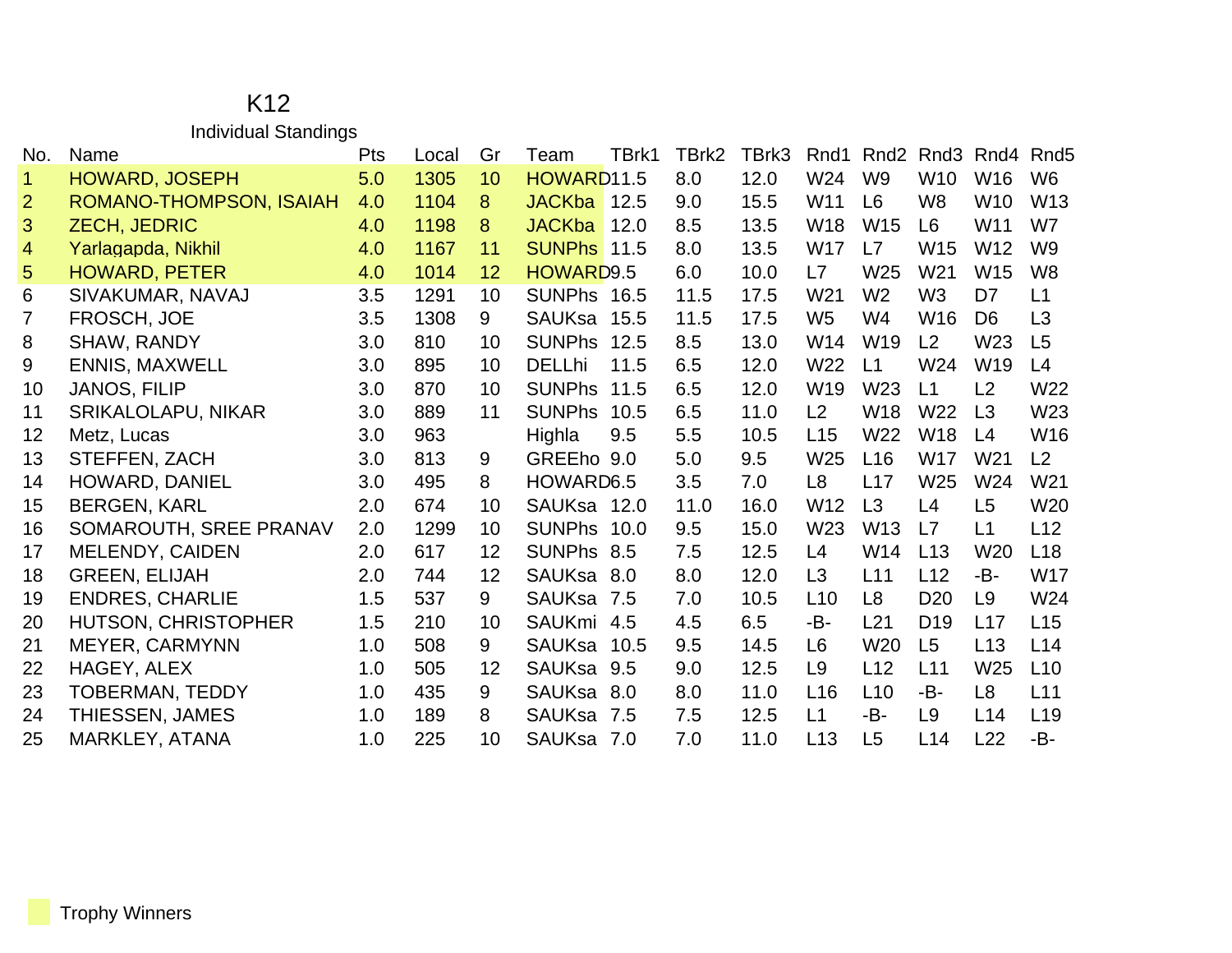| Plc            | <b>Team Standings</b><br>Name (Players: Top 4 used)                                                                                                   | Score | Med  | Solk | SBx2 | Cum  |
|----------------|-------------------------------------------------------------------------------------------------------------------------------------------------------|-------|------|------|------|------|
| $\vert$ 1      | <b>SAUK PRAIRIE Schools (9)</b><br>PICCINELLI, ELIO (4.0,738)<br>TAGGART, Holden (3.0,734)<br><b>HANSON, SOREN (3.0,568)</b><br>GOOD, TEGAN (2.5,486) | 12.5  | 35.5 | 58.5 | 52.5 | 39.0 |
| $\overline{2}$ | Greenville Middle School, Hort (3)<br>NANDA, ARYAN (4.0,678)<br>POWELL, BRAYDEN (4.0,577)<br><b>BRENNER, ETHAN (1.5,223)</b>                          | 9.5   | 21.5 | 35.0 | 40.0 | 27.5 |
| $\overline{3}$ | Spring HII Elementary School, (5)<br>SKORUSA, Amy (2.5,413)<br>DEFOSSE, LAKE (2.0,320)<br>MURGUIA, Aiden (2.0,332)<br>GEBHARDDT, Akilian (2.0,424)    | 8.5   | 28.5 | 45.5 | 30.5 | 27.0 |

K7